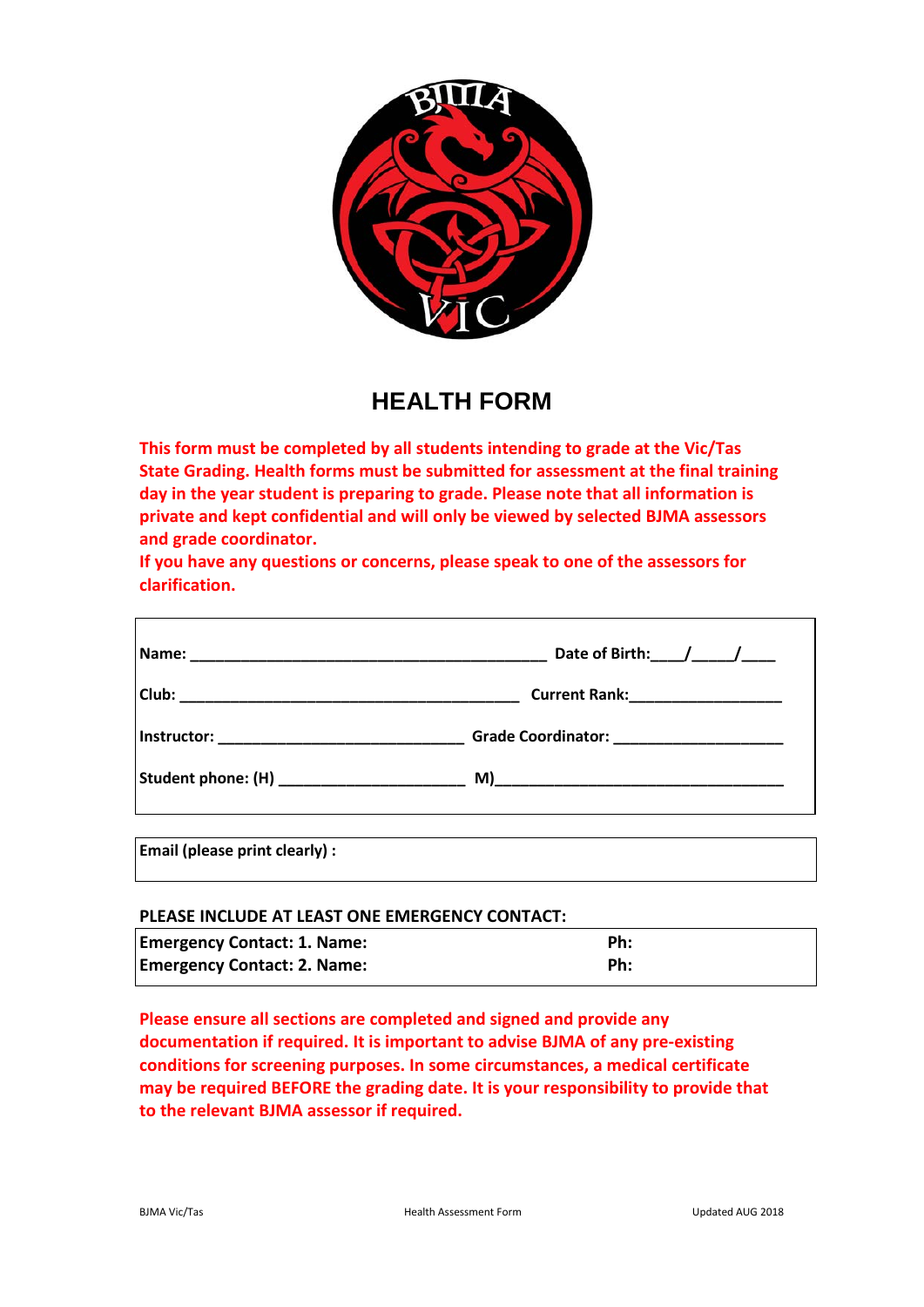**1.** Have you ever had any injury, illness, back or joint condition that may be aggravated by vigorous exercise? (including previous shoulder, knee, ankle or hip injury) – Y / N If 'yes', please detail\_\_\_\_\_\_\_\_\_\_\_\_\_\_\_\_\_\_\_\_\_\_\_\_\_\_\_\_\_\_\_\_\_\_\_\_\_\_\_\_\_\_\_\_\_\_\_\_\_\_\_\_\_\_\_\_

\_\_\_\_\_\_\_\_\_\_\_\_\_\_\_\_\_\_\_\_\_\_\_\_\_\_\_\_\_\_\_\_\_\_\_\_\_\_\_\_\_\_\_\_\_\_\_\_\_\_\_\_\_\_\_\_\_\_\_\_\_\_\_\_\_\_\_\_\_\_\_\_\_\_\_

**1a**. Have any of these injuries occurred within or been treated within the last 12 months? Y/ N

**2.** Have you ever suffered from any medical condition such as asthma, diabetes, epilepsy, hernia, chest pains or dizziness, or have any severe allergies that may require an Epi-pen? Y / N *(\*It is the student's responsibility to ensure all medications such as Ventolin, epi-pen etc. are within easy access should they be required during the grading).*  If 'yes', please detail

\_\_\_\_\_\_\_\_\_\_\_\_\_\_\_\_\_\_\_\_\_\_\_\_\_\_\_\_\_\_\_\_\_\_\_\_\_\_\_\_\_\_\_\_\_\_\_\_\_\_\_\_\_\_\_\_\_\_\_\_\_\_\_\_\_\_\_\_\_\_\_\_\_ \_\_\_\_\_\_\_\_\_\_\_\_\_\_\_\_\_\_\_\_\_\_\_\_\_\_\_\_\_\_\_\_\_\_\_\_\_\_\_\_\_\_\_\_\_\_\_\_\_\_\_\_\_\_\_\_\_\_\_\_\_\_\_\_\_\_\_\_\_\_\_\_\_

**3.** Do you currently, or have you ever had a heart condition, high blood pressure, rheumatic fever, a stroke, high cholesterol, palpitations, murmurs or pains in the chest? Y / N If 'yes', please detail.

\_\_\_\_\_\_\_\_\_\_\_\_\_\_\_\_\_\_\_\_\_\_\_\_\_\_\_\_\_\_\_\_\_\_\_\_\_\_\_\_\_\_\_\_\_\_\_\_\_\_\_\_\_\_\_\_\_\_\_\_\_\_\_\_\_\_\_\_\_\_\_\_\_ \_\_\_\_\_\_\_\_\_\_\_\_\_\_\_\_\_\_\_\_\_\_\_\_\_\_\_\_\_\_\_\_\_\_\_\_\_\_\_\_\_\_\_\_\_\_\_\_\_\_\_\_\_\_\_\_\_\_\_\_\_\_\_\_\_\_\_\_\_\_\_\_\_\_\_

**4.** Are you taking any prescribed medications or dietary supplements? Y/N If 'yes', could any medication you are taking impair reaction time or judgement? Please detail:

\_\_\_\_\_\_\_\_\_\_\_\_\_\_\_\_\_\_\_\_\_\_\_\_\_\_\_\_\_\_\_\_\_\_\_\_\_\_\_\_\_\_\_\_\_\_\_\_\_\_\_\_\_\_\_\_\_\_\_\_\_\_\_\_\_\_\_\_\_\_\_\_\_\_\_ \_\_\_\_\_\_\_\_\_\_\_\_\_\_\_\_\_\_\_\_\_\_\_\_\_\_\_\_\_\_\_\_\_\_\_\_\_\_\_\_\_\_\_\_\_\_\_\_\_\_\_\_\_\_\_\_\_\_\_\_\_\_\_\_\_\_\_\_\_\_\_\_\_\_\_

- **5.** Do you have a vision and/or hearing impairment your grade coordinator and assessor needs to be aware of? Y / N **Hearing Vision**
- **6.** Are you now, or have you recently been pregnant? Y/ N If 'yes', how many months?
- **7.** Is there any other condition or special needs that might be reason to modify your training? Y / N If 'yes', please detail.

\_\_\_\_\_\_\_\_\_\_\_\_\_\_\_\_\_\_\_\_\_\_\_\_\_\_\_\_\_\_\_\_\_\_\_\_\_\_\_\_\_\_\_\_\_\_\_\_\_\_\_\_\_\_\_\_\_\_\_\_\_\_\_\_\_\_\_\_\_\_\_\_\_\_

\_\_\_\_\_\_\_\_\_\_\_\_\_\_\_\_\_\_\_\_\_\_\_\_\_\_\_\_\_\_\_\_\_\_\_\_\_\_\_\_\_\_\_\_\_\_\_\_\_\_\_\_\_\_\_\_\_\_\_\_\_\_\_\_\_\_\_\_\_\_\_\_\_\_\_ \_\_\_\_\_\_\_\_\_\_\_\_\_\_\_\_\_\_\_\_\_\_\_\_\_\_\_\_\_\_\_\_\_\_\_\_\_\_\_\_\_\_\_\_\_\_\_\_\_\_\_\_\_\_\_\_\_\_\_\_\_\_\_\_\_\_\_\_\_\_\_\_\_\_\_

- **8.** Are you currently regularly involved in an exercise program? Y / N If 'yes', please detail.
- **9.** Are you currently under the care of a Doctor, Physiotherapist or any other health professional? If 'yes', please detail: